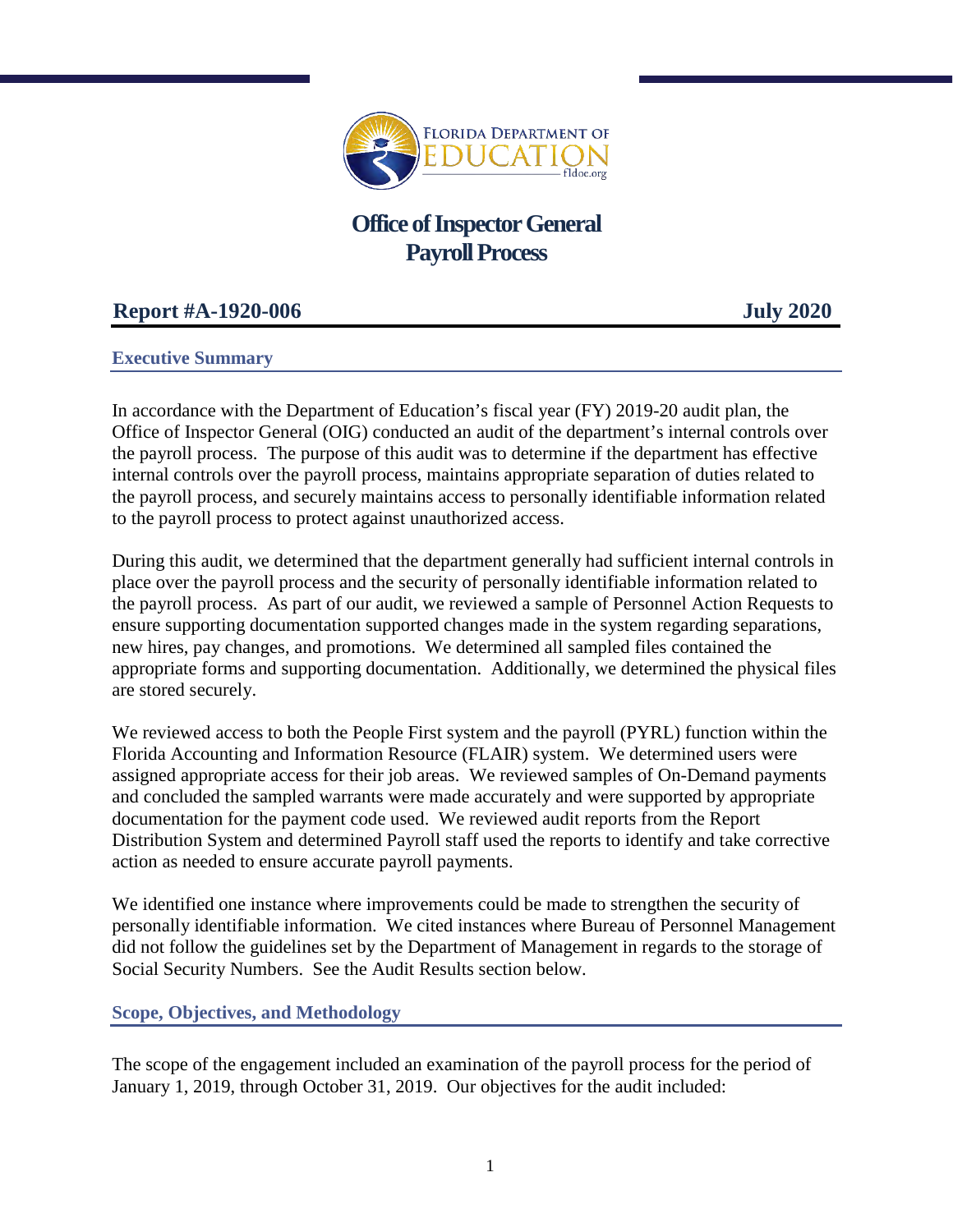- 1. Determining if the department has effective internal controls over the payroll process and maintains appropriate separation of duties; and
- 2. Determining if access to personally identifiable information related to the payroll process is securely maintained and adequately protected from unauthorized access.

To accomplish our objectives, we reviewed applicable laws, rules, and regulations; interviewed appropriate department staff; reviewed a sample of personnel action changes and supporting documentation; reviewed access to payroll and human resource systems; reviewed documentation of the dissemination of paper warrants; reviewed department policies regarding the storage of personnel files with personally identifiable information; reviewed a sample of personnel files; reviewed the internal payroll process; reviewed a sample of on demand payments and supporting documentation; and reviewed payroll guidelines from the Bureau of State Payroll and the Department of Management Services.

## **Background**

The Florida Department of Education's Division of Finance and Operations directs and oversees operating budgets, the Public Education Capital Outlay budget, and the Florida Education Finance Program allocations. It also encompasses the Bureau of the Comptroller and the Bureau of Personnel Management, which play key roles in the payroll process within the department.

The Bureau of Personnel Management is responsible for supporting department staff with human resource policies, programs, and services as well as actions related to People First (PF) system security. The PF system is managed by the Department of Management Services (DMS) and is the State of Florida's self-service, online, human resource information system. Other Bureau of Personnel Management responsibilities include:

- Implementing and administering the role code assignment guideline;
- Implementing and administering the employee security guideline;
- Implementing and administering the employee background check guideline,
- Assisting the People First Team with performing system security audits;
- Providing information security awareness training to employees;
- Providing specialized training for employees who view or manage confidential information; and
- Maintaining records of individuals who have completed security awareness training.

As part of administering role code assignment guidelines, Personnel Management staff may assign various role codes to authorized agency staff, allowing them higher-level access to confidential information within the agency as needed to perform specific job duties. Certain positions of special trust may require a security role code that allows access to employee information outside of their respective agencies. This level of access can only be granted by DMS. DMS also conducts periodic audits of the assignment of role codes to employees. None of the role codes assigned to the agency provide access to view or change an employee's direct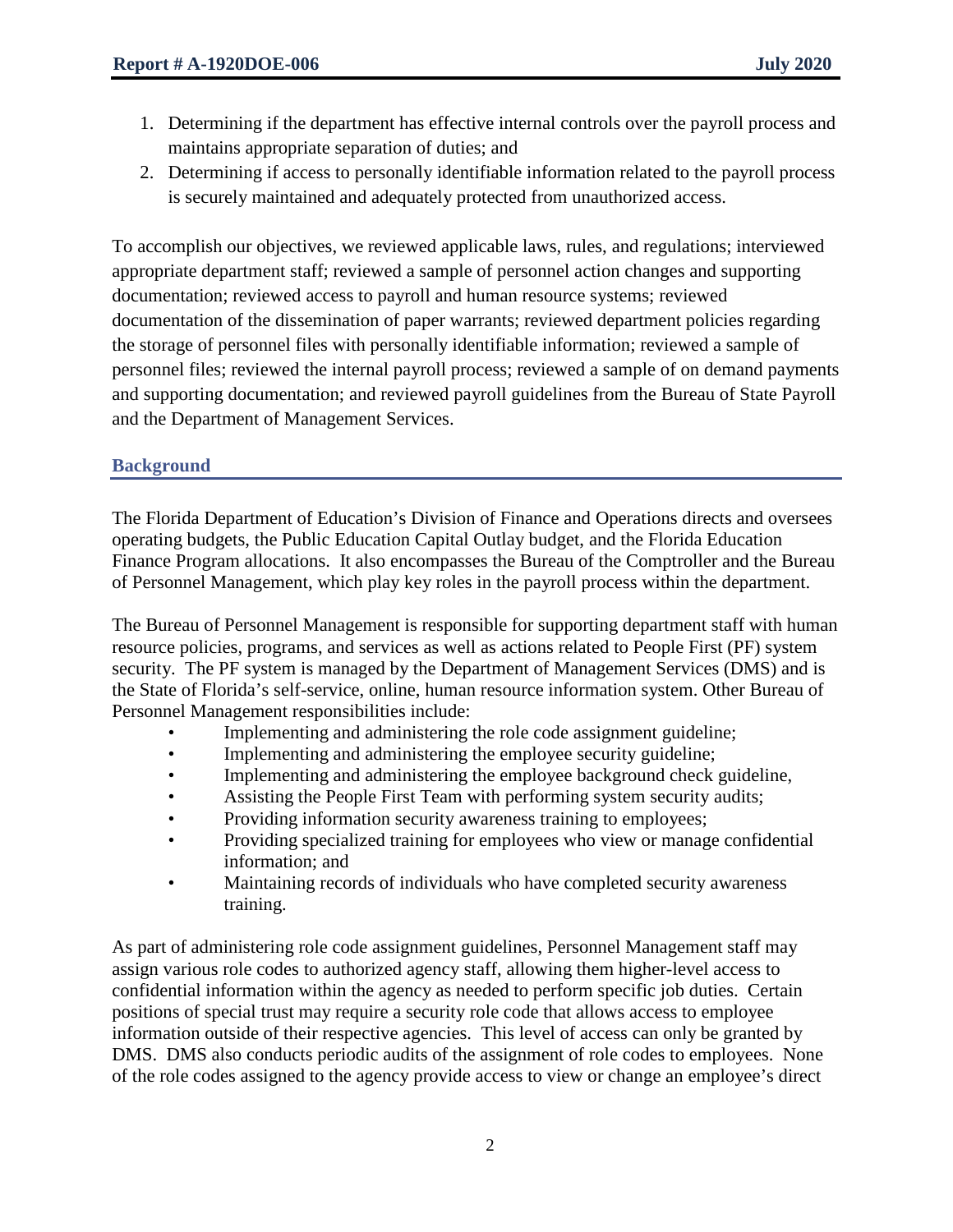deposit information. In addition to the above duties, Personnel Management staff ensure personnel action change packets are completed and entered into PF.

The Bureau of the Comptroller provides service in the areas of grants management, accounting, financial management information, payroll, and travel reimbursement to the department's program administrators, employees, and project recipients. The Bureau of the Comptroller includes the following sections:

- "State & Federal Grants Section The Grants Section is responsible for the fiscal budgeting and reporting for both state and federal grants administered by the Department. The Grants Section also provides technical assistance to local and state agencies receiving educational grants and financial assistance.
- Fiscal Section for Vocational Rehabilitation The Vocational Rehabilitation Fiscal Section is responsible for the Division of Vocational Rehabilitation's internal financial and accounting operations, which include contractual payments, accounts payable, revenue, and client services.
- Fiscal Section for Blind Services The Blind Services Fiscal Section is responsible for the Division of Blind Service's [*sic*] internal financial and accounting operations, which include contractual payments, accounts payable, revenue, and client services. Revenue includes refunds, Social Security, reimbursements, and Bureau of Business Enterprises set aside. This unit is also responsible for the fiscal budgeting and reporting for both state and federal grants administered by the Division of Blind Services.
- General Accounting Section The General Accounting Section includes the following offices: Accounts Payable, Payroll, Travel, Contractual Payments, Cash Management, and Voucher Audit & Reconciliation. The Accounts Payable, Payroll and Travel Offices are responsible for the auditing and processing of the Agency's payroll records, travel requests and accounts payable disbursements."

The Payroll office is responsible for the preparation of payroll files and dissemination of paper warrants once the payroll has been processed by the Bureau of State Payroll (BOSP). They ensure only authorized personnel are retrieving and disseminating paper warrants. The payroll team primarily uses the PYRL component of the FLAIR system, managed by DFS. As the owner of FLAIR, the Department of Financial Services is responsible for its design, implementation, and operation. The access given to the agency is limited and does not allow agency staff to add department employees to the payroll component directly through FLAIR. Agency staff must add department employees through PF, which then updates into FLAIR. FLAIR does not allow for the viewing or changing of staff direct deposit information.

## **Audit Results**

Finding 1: Copies of employee Social Security Cards are stored outside of the employee's confidential/medical file.

The DMS Division of Human Resource Management guidelines recommend a general-purpose confidential/medical file be maintained separately from the personnel file to avoid disclosure of protected information. This file would contain documents containing criminal records in addition to any medical or health information protected by federal laws. Additionally, DMS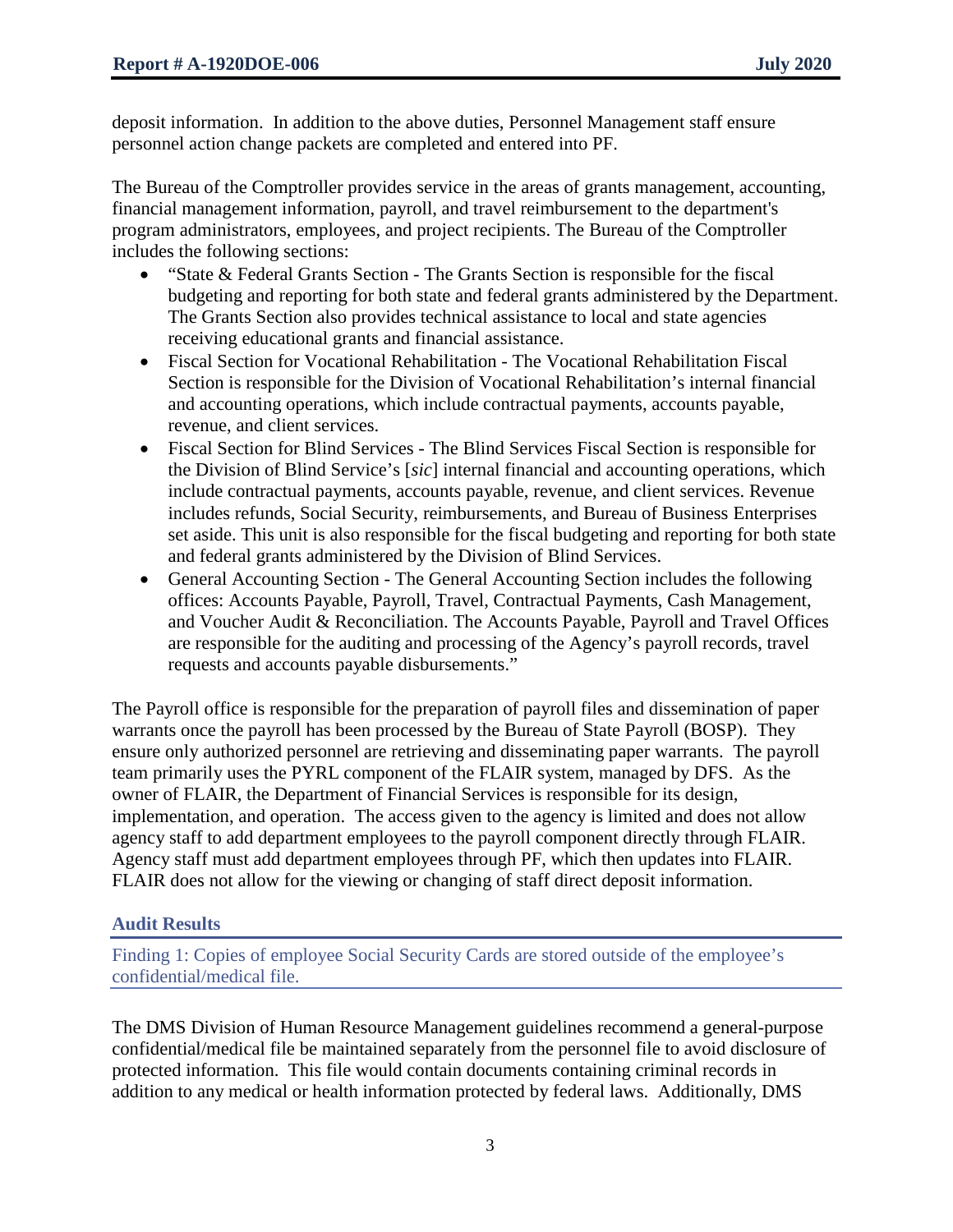advises that I-9 forms and documents provided to verify identity and employment eligibility be stored separately to protect personally identifiable information. The guideline states, "Regardless of whether it was needed for payroll, benefits or employment verification purposes, social security numbers are protected by state laws such as subsection 119.071(4), F.S.; any copy of the employee's Social Security card that has been collected should also be maintained separately within the confidential/medical file."

We reviewed supporting documents for new hires to ensure personally identifiable information related to the payroll process is securely maintained and adequately protected from unauthorized access. Included in the list of required documents for new hires were social security cards and driver's licenses. A copy of a document used to verify identification is also required as supporting documentation with the I-9 form used for E-verify. During our review of Personnel Action Requests, we observed that copies of social security cards were included in the primary personnel files housed in the Bureau of Personnel Management. A copy of the social security card was also included as supporting documentation with the I-9 form used for E-verify, which were filed in the Bureau of Personnel Management, but separately from the primary personnel file.

Although the files stored in the Bureau of Personnel Management are the official staff personnel files, individual divisions and offices often maintain a secondary file for employees within their offices to retain records specific to that unit's needs. To gather more information on the contents and storage of these files, we surveyed divisions and offices within the department to determine the contents and manner of storage of personnel files. We received 20 completed survey submissions from the various divisions and offices. All 20 respondents stated that they do maintain a separate internal personnel file for various purposes. Those reasons included but were not limited to:

- Keeping an additional copy of documents sent to the official staff file in the Bureau of Personnel Management in the event that documents are lost or if the documents are needed at a later date; and
- Maintaining documents specific to unit functions, such as training records, purchase card documentation, or membership records.

We inquired whether they had received instruction or guidance on the storage of personnel files. Of the 20 respondents, 11 (55%) stated that they had not received training or guidance. We noted that Information Security Training is a required training to be completed within the first 30 days of employment. This training covers the security of both digital and paper documents containing sensitive information. The storage of the files did not vary widely with all twenty respondents stating that they stored the files in locked cabinets. Two units also have additional electronic files stored on a shared drive with access to the files limited to one to four people within the unit.

We inquired whether copies of social security cards were included in the stored personnel files. Of the 20 respondents, 17 (85%) stated that they include a copy of staff social security cards within their files. Social security cards are collected as part of the hiring process and liaisons maintain copies for the internal files. While the Information Security Training addresses confidential and personally identifiable information data security, it does specifically address